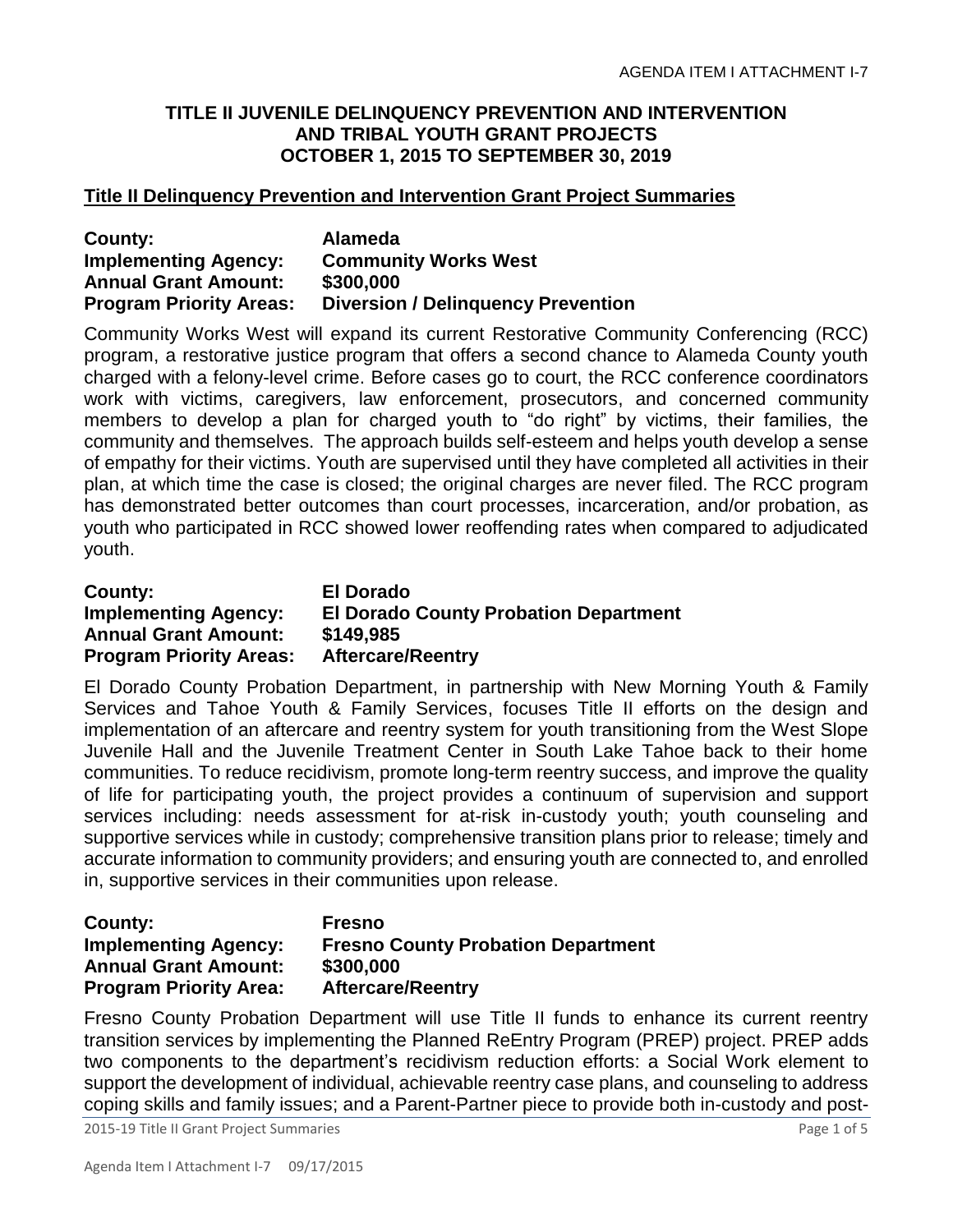custody support for families of targeted youth. The addition of the PREP project will provide for systematic and coordinated reentry support services for youth released from the Fresno County's Juvenile Justice Campus.

| County:                        | <b>Los Angeles</b>                        |
|--------------------------------|-------------------------------------------|
| <b>Implementing Agency:</b>    | <b>Centinela Youth Services</b>           |
| <b>Annual Grant Amount:</b>    | \$299,996                                 |
| <b>Program Priority Areas:</b> | <b>Delinguency Prevention / Diversion</b> |

Centinela Youth Services (CYS), in partnership with the Juvenile Arrest Diversion Program (JADP) Collaboration, the Los Angeles Police and Sheriff's Departments, and the Office of the District Attorney, will promote system improvements and address Racial and Ethnic Disparities (R.E.D.) by expanding the Every-Child Restorative Justice Center's JADP project to deliver direct intervention, diversion, and intensive case management services to an additional 1,000 youth in the South Los Angeles area. The project intervenes at the point of arrest to keep youth out of the justice system and provides evidence-based intervention, arrest diversion, restorative justice, and comprehensive clinical case management services. Additionally, the project partners, in consultation from the W. Haywood Burns Institute, will implement R.E.D. reduction strategies that include the refinement of decision-making tools for law enforcement when encountering juveniles, student/police dialogues, and data-driven evaluation protocols.

| County:                        | <b>Monterey</b>                  |
|--------------------------------|----------------------------------|
| <b>Implementing Agency:</b>    | <b>California Youth Outreach</b> |
| <b>Annual Grant Amount</b>     | \$225,000                        |
| <b>Program Priority Areas:</b> | <b>Aftercare/Reentry</b>         |

To address Monterey County's increasing population of certified and affiliated gang members, California Youth Outreach-Community Reentry Program (CYO-CRP) builds on existing infrastructure and strengths of the Monterey County Probation Department's Youth Center while fully developing a program for the Juvenile Hall. Working with moderate to high-risk juvenile offenders incarcerated at the Youth Center or the Juvenile Hall, CYO-CRP will provide: 1) intensive case management in all phases of the project; 2) *Thinking for a Change (T4C)*  behavioral cognitive therapy groups during pre-release and aftercare; 3) one-on-ones using *Motivational Interviewing (MI)* during all project phases; 4) home visits and/or phone calls, as needed, during pre-release, reentry, and aftercare; 5) *Strengthening Family Program (SFP)*  during pre-release and aftercare; and 6) coaching parents through reentry and crisis, as needed.

#### **County: San Diego Implementing Agency: North County Lifeline Annual Grant Amount: \$297,000 Program Priority Areas: Delinquency Prevention**

North County Lifeline will employ an Intensive Mentoring, Parent Advocacy, and Comprehensive Trauma-informed (IMPACT) services program to reduce juvenile offending. IMPACT offers an intensive client-centered, trauma-informed treatment program to youth at risk of arrest as a result of behavior problems at school, home, and/or the community, and to youth who have been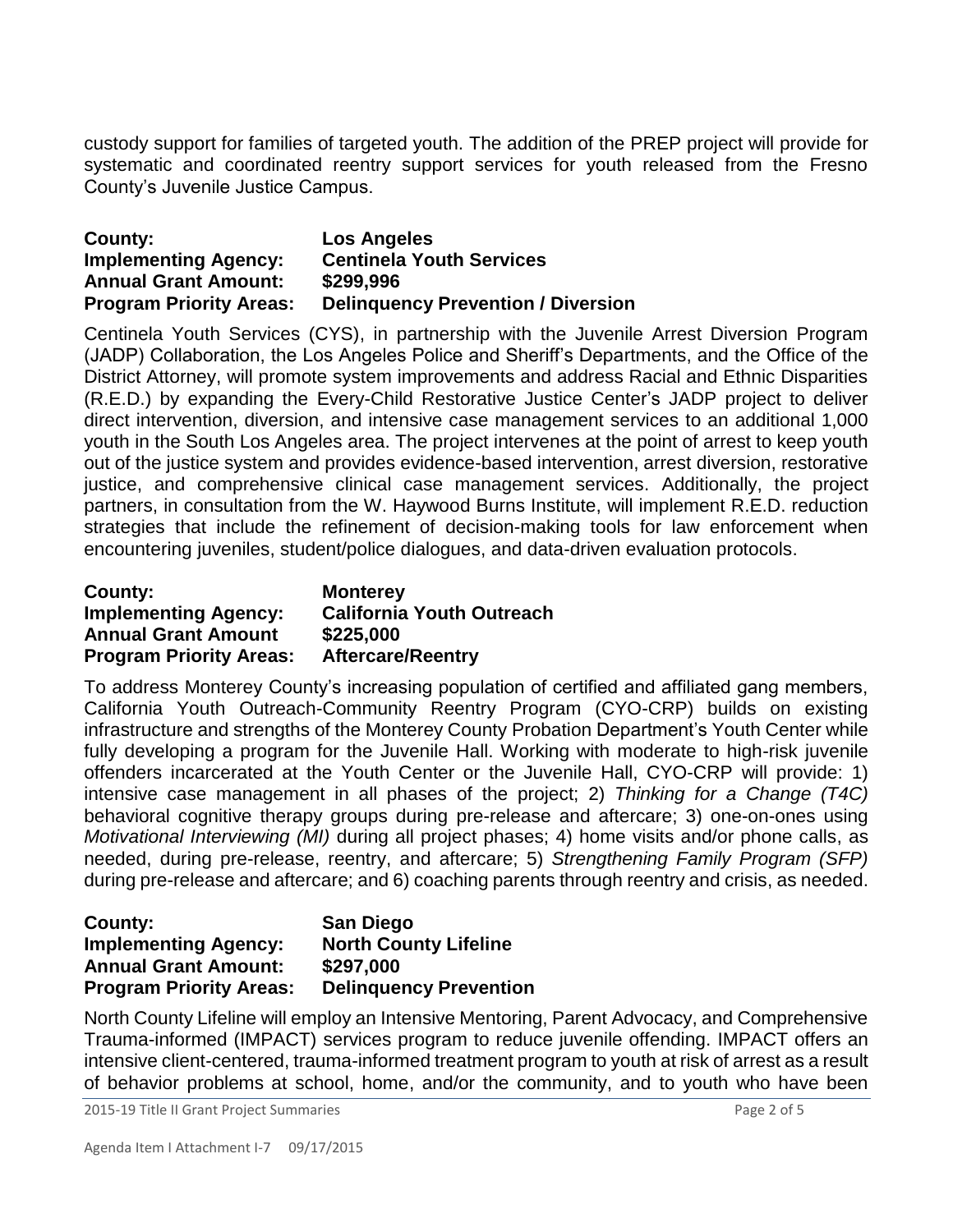arrested for the first time (for most offenses). Direct services will be 3-tiered (Community, Youth, and Family Services) in alignment with a Community-Youth Development model. Racial and ethnic disparity will also be addressed by engaging appropriate youth from minority groups (Hispanic and African-American) that are disproportionally represented in San Diego's juvenile justice system. IMPACT's project design sets youth up for success by providing additional intensive services more expeditiously, and by resolving the underlying causes of their misbehavior, greatly increasing youths' ability to sustain success over the long-term.

## **County: San Diego Implementing Agency: South Bay Community Services Annual Grant Amount: \$300,000 Program Priority Areas: Alternatives to Detention**

South Bay Community Services will address current gaps in the system by using two evidencebased mental health treatments for youth and their families in the San Diego County Probation Department (SDCPD) Alternatives to Detention (ATD) Program: 1) *Brief Strategic Family Therapy (BSFT)* and 2) *Trauma Affect Regulation: Guide for Education and Therapy (TARGET).*  The services that accompany these treatments will help youth and their families overcome challenges that exacerbate risk-taking behaviors and increase the likelihood of subsequent rearrest. The project will also address racial and ethnic disparities in the juvenile justice system, particularly the overrepresentation of Latino youth, as the two mental health models were developed specifically for Latino families. The goals of the project are to reduce juvenile delinquency, improve family engagement and strengthen family supports, improve the juvenile justice system's efficacy, reduce racial and ethnic disparities, and improve outcomes for systeminvolved youth.

| County:                        | <b>Santa Cruz</b>                            |
|--------------------------------|----------------------------------------------|
| <b>Implementing Agency:</b>    | <b>Santa Cruz County Probation</b>           |
| <b>Annual Grant Amount:</b>    | \$196,200 (partial award)                    |
| <b>Program Priority Areas:</b> | <b>Alternatives to Detention / Diversion</b> |

Santa Cruz County Probation Department's (SCCPD) Positive Outcomes through Diversion for Effective Results (PODER) project effectively collaborates with community partners to increase mental health services to youth on probation to minimize recidivism and address the overrepresentation of Latino youth in the juvenile justice system. PODER's four-year plan monitors and evaluates reduction in recidivism, builds individual and family capacity, and creates system improvements in Reducing Racial and Ethnic Disparity (R.E.D.) strategies. The project's target population is youth in the City of Watsonville. SCCPD will partner with Pajaro Valley Prevention and Student Assistance to facilitate the provision of mental health services to probation youth participating in the Luna Evening Center, an alternative to detention site.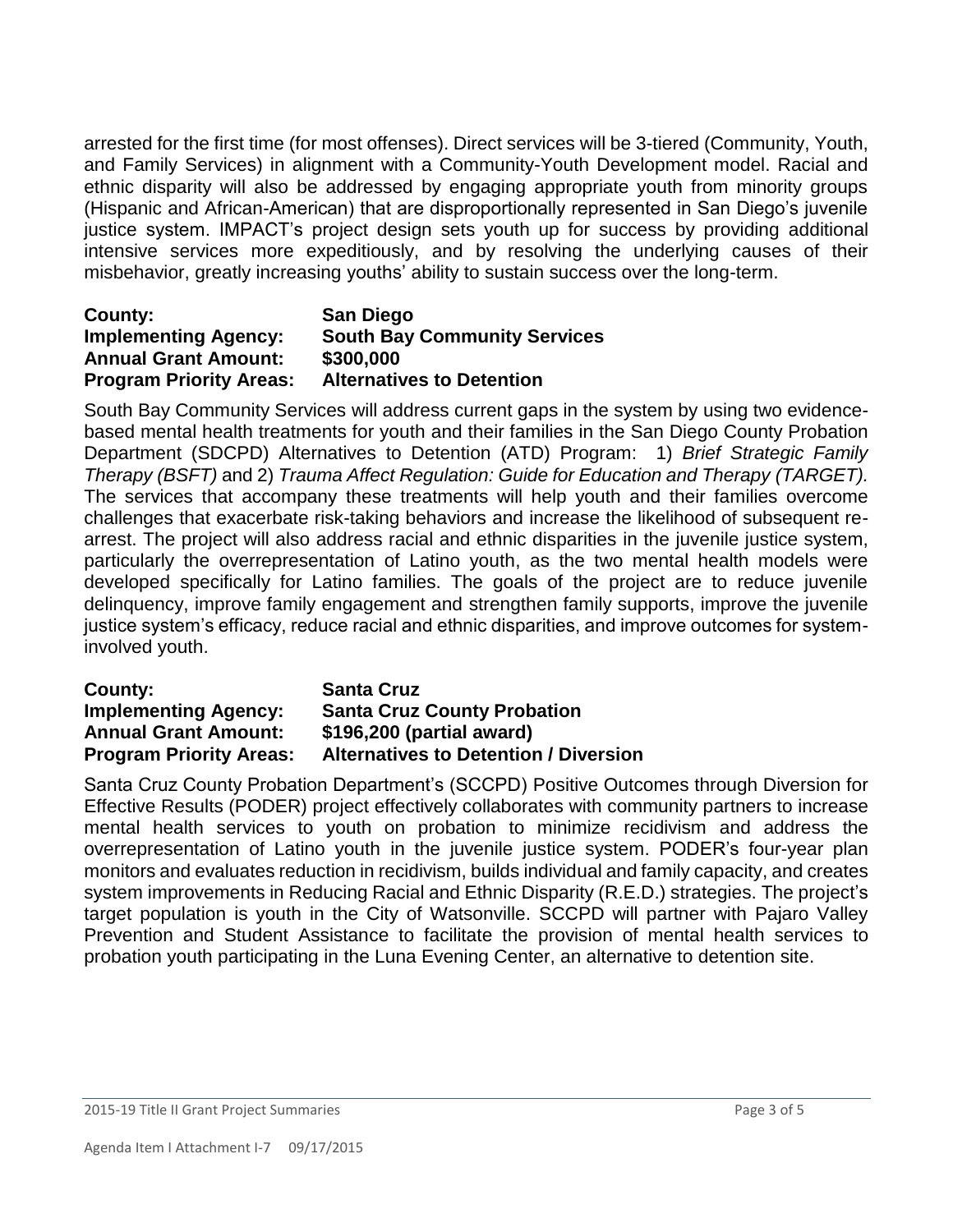## **County: Santa Cruz Implementing Agency: City of Watsonville Police Department Annual Grant Amount: \$225,000 Program Priority Areas: Diversion, Disproportionate Minority Contact**

The Caminos Hacia el Éxito Initiative (Pathways to Success) project uses evidence-based practices, strategies and restorative justice principles to reduce racial and ethnic disparity in the Santa Cruz County juvenile justice system. The project provides immediate responses, holds first time juvenile offenders accountable, and diverts youth to community-based services that include comprehensive treatment plans, restorative justice, parent training, family therapy, and mentoring to increase positive quality of life outcomes. The goals of the project are to reduce racial and ethnic disparity among youth being referred to probation, reduce recidivism through use of evidence-based and promising practices, to divert youth and improve positive behavior, and increase public safety.

| County:<br><b>Implementing Agency:</b> | <b>Shasta</b><br><b>Shasta County Probation Department</b> |
|----------------------------------------|------------------------------------------------------------|
| <b>Annual Grant Amount:</b>            | \$146,938                                                  |
| <b>Program Priority Areas:</b>         | <b>Aftercare/Reentry</b>                                   |

Shasta County Probation Department will partner with Shasta County Juvenile Rehabilitation Facility (JRF), Providence International Garden of Hope (GOH), Shasta County Child Abuse Prevention Coordinating Council (CAPCC), and the Shasta County Office of Education to develop and sustain a reentry program for at-risk youth in detention and those youth on furlough or released to their parents/guardians. Youth will be mentored by staff from the GOH, a nonprofit farm, and may receive direct services from CAPCC, as needed. The goal of GOH is to lower the re-offense rate by promoting prosocial activities, providing noncriminal alternative activities, and reducing association with criminals by enhancing positive involvement and relationships with prosocial individuals from the community. Youth will participate in hands-on life science activities and learn about business and financial concepts.

| County:                        | Sonoma                       |
|--------------------------------|------------------------------|
| <b>Implementing Agency:</b>    | <b>Restorative Resources</b> |
| <b>Annual Grant Amount:</b>    | \$225,000                    |
| <b>Program Priority Areas:</b> | <b>Diversion</b>             |

To keep students in school and address anti-social behavior before it results in criminal activity and entry into the juvenile justice system, Restorative Resources' Project Stand By Me provides diversion programming for approximately 400 fifth and sixth grade students annually (youth who have experienced discipline incidents significant enough to require school conferences) in six Sonoma County school districts. Through Project Stand By Me, Restorative Resources will provide age-appropriate restorative-based accountability circles, restorative conferences and classroom circles. The positive and restorative interventions will meet the goal of improved behavior and school engagement, and will help students avoid more severe school infractions, as well as potential entry into the juvenile criminal justice system, when youth enter their teen years.

2015-19 Title II Grant Project Summaries Page 4 of 5